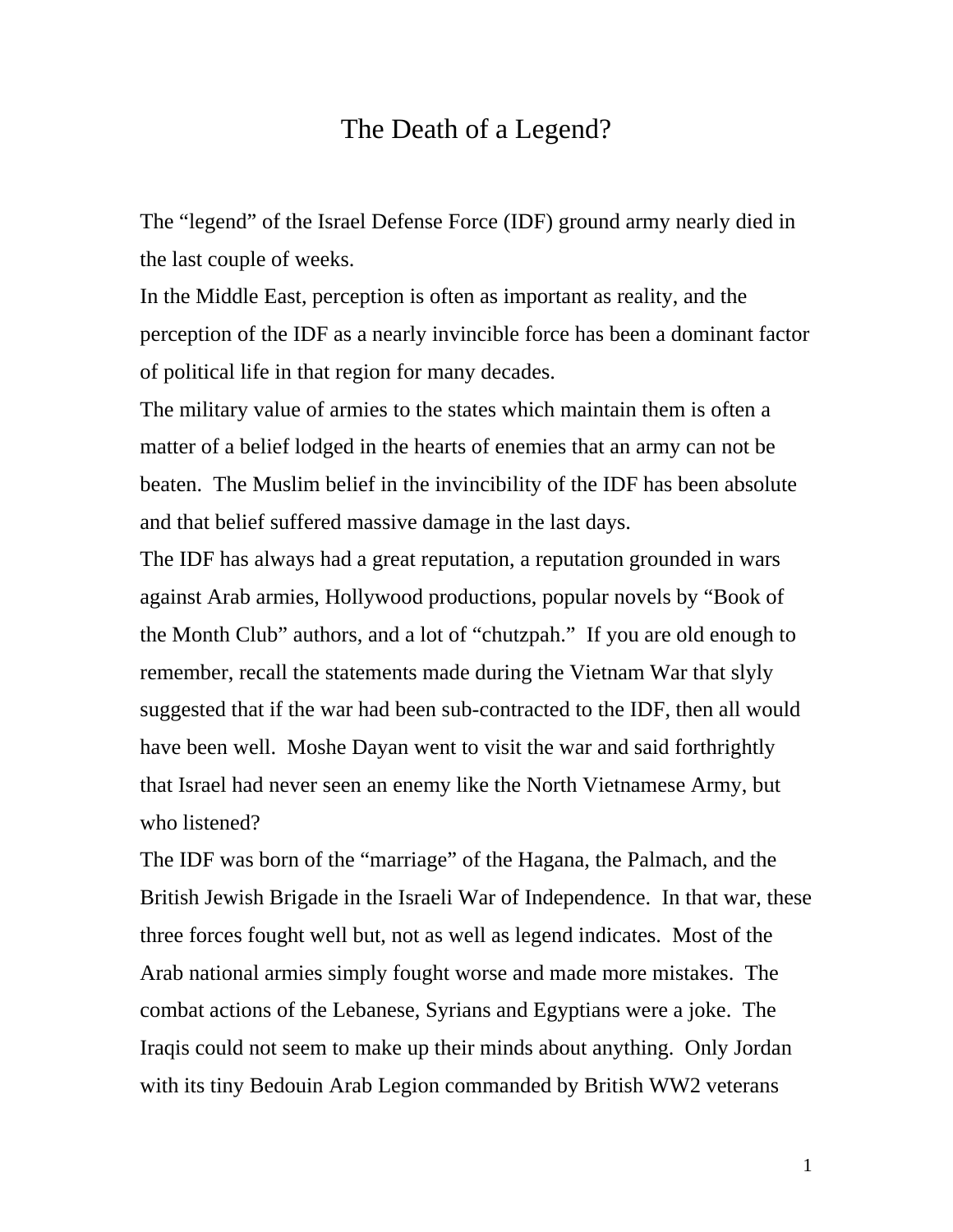gave the new state a "run for its money." At Jerusalem and most particularly at the Latrun Police fort on the road from Tel Aviv to Jerusalem, small Arab Legion forces fought well and held their ground. At Latrun, the Israeli forces lost more than a thousand men in attacks that lasted for months and never captured the fort. In that fight the odds were heavily in favor of the Israelis in both numbers of men and equipment.

The 1956 War was a real turning point in the generation of the IDF's image as a world class fighting force. S.L.A. Marshall wrote a splendid book about the fighting in Sinai, but in fact it was Anglo-French intervention in the Canal Zone that decided the issue against Egypt. In particular, the private declaration by the Soviet Union to Nasser that the Soviets would not "back" Egypt in defiance of President Eisenhower's insistence on a cease-fire ended all discussion of further hostilities. S.L.A Marshall wrote another splendid and popular book about the short 1967 campaign. It was even more complimentary than the first had been. In that war there was no denying the fact that the IDF's jet air force was simply more than the Arabs could handle. There followed the 1973 Canal crossing operation by the Egyptians in which Israel's intelligence estimative process failed to predict the operation and in which Ariel Sharon demonstrated his flair for "out of the box" thinking by decisively defeating the Egyptian forces through the ingenious device of attacking under cover of a UN Cease-fire which Israel had already accepted. Triumph followed triumph. In all those wars (except the War of Independence), the periods of actual fighting were quite short, usually a couple of weeks.

What sort of army is the IDF? Most Americans will be surprised to learn that it is an army completely unlike their own. The IDF is built on a model of military organization derived from the experience of the Russian Tsar's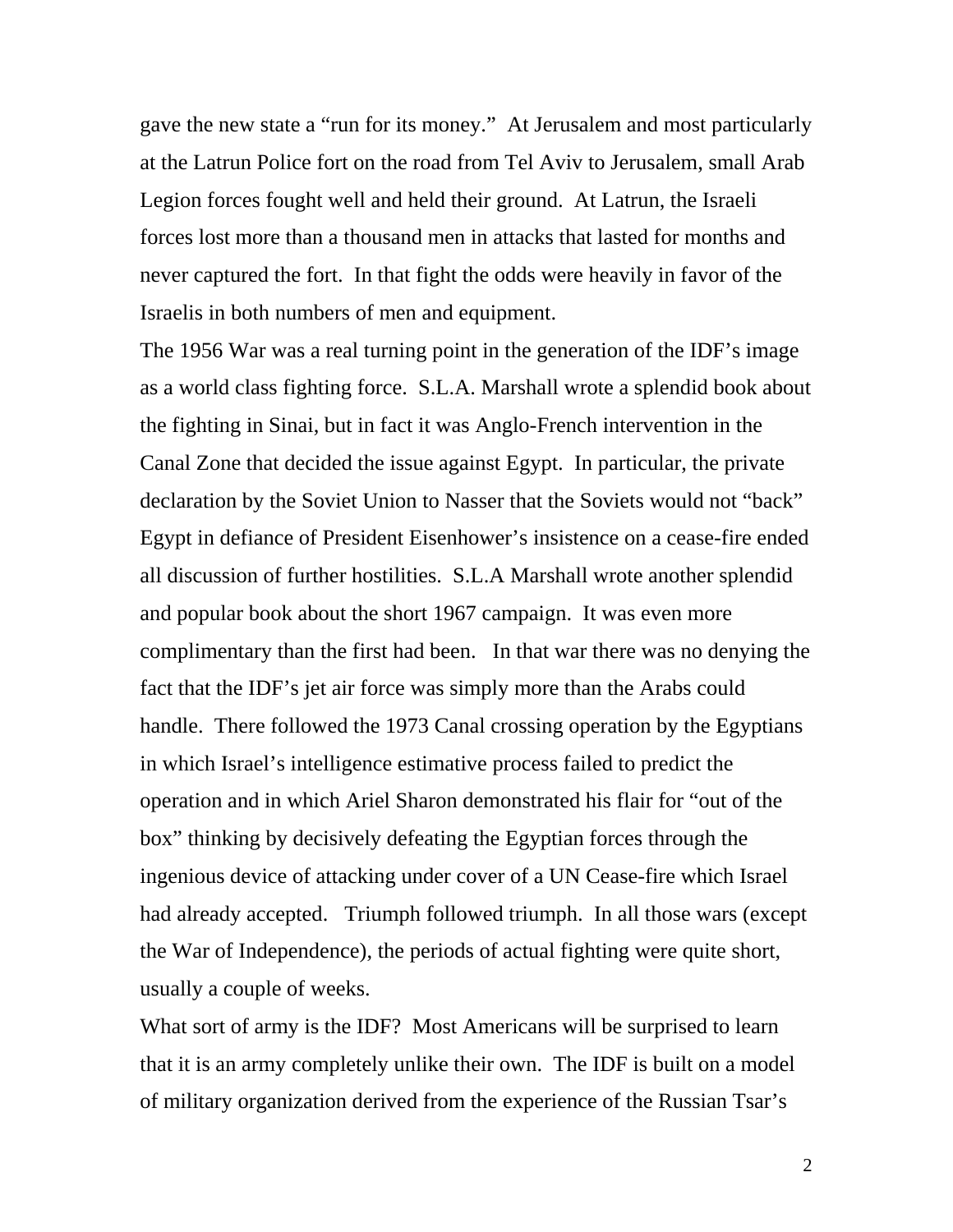army that early Zionist settlers brought to Palestine. Like the Imperial Russian Army, the IDF ground army is recruited by conscription. It has no career sergeants in the ground combat forces except for technicians. Think about that. There are no tough, experienced old first sergeants in the IDF. Instead, the draftee stream is screened for talent and some are picked to become sergeants-major, corporals, etc. This pool of new sergeants is further screened and a few are sent to officer training schools for a few months. The net result of this process is that the conscript "class" for one year provides the leadership for the following year's conscript class, and all of these draftees are led by lieutenants who are only a year or so older than they. With the exception of a small number of specialists, none of the junior officers have any education beyond the Israeli version of high school. Some of the more promising lieutenants and captains are invited to stay in the army and are eventually sent to university by the IDF. Officers do not normally serve past age 50. After conscripted service soldiers go into the reserves where they receive periodic training. Most (70%) of the IDF ground force is made up of older men in reserve units who once did a couple of years service.

What this means is that the level of experience and training in this force is questionable. One must ask just how good their proficiency in difficult skills like artillery and tank gunnery really is. Years of employment in occupation duty in the two intifadas can not have made a great contribution to unit combat skills.

An objective view of IDF ground force operations in the Lebanon border over the last two weeks would be that it has not been impressive. The IDF has done its best to cover that up with statements that amount to "we never wanted to hold the ground," but the signs of failure are unmistakable.

3